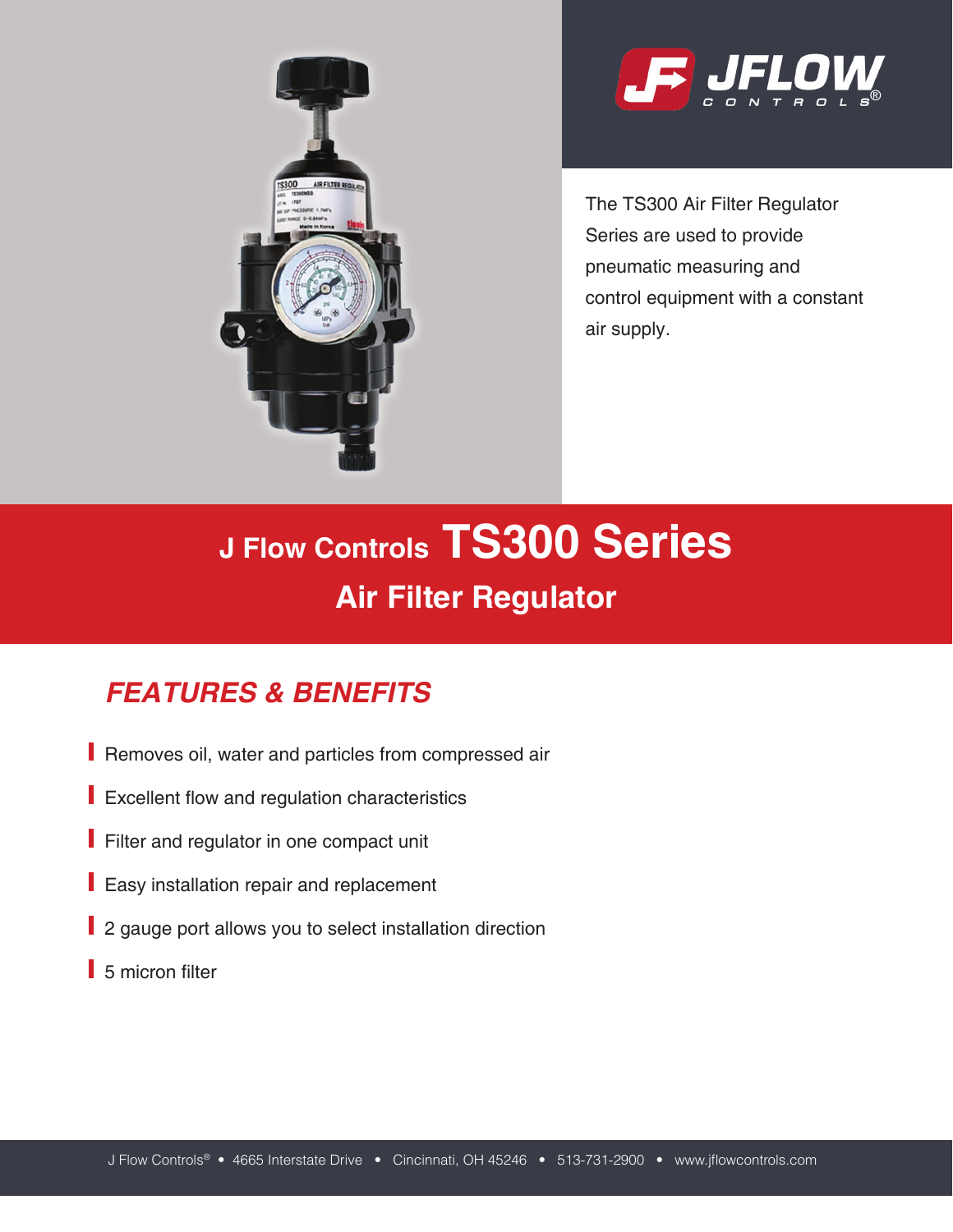#### **TS300 Series Air Filter Regulator**

#### *MODEL*



### *FLOW CHARACTERISTICS PRESSURE CHARACTERISTICS*





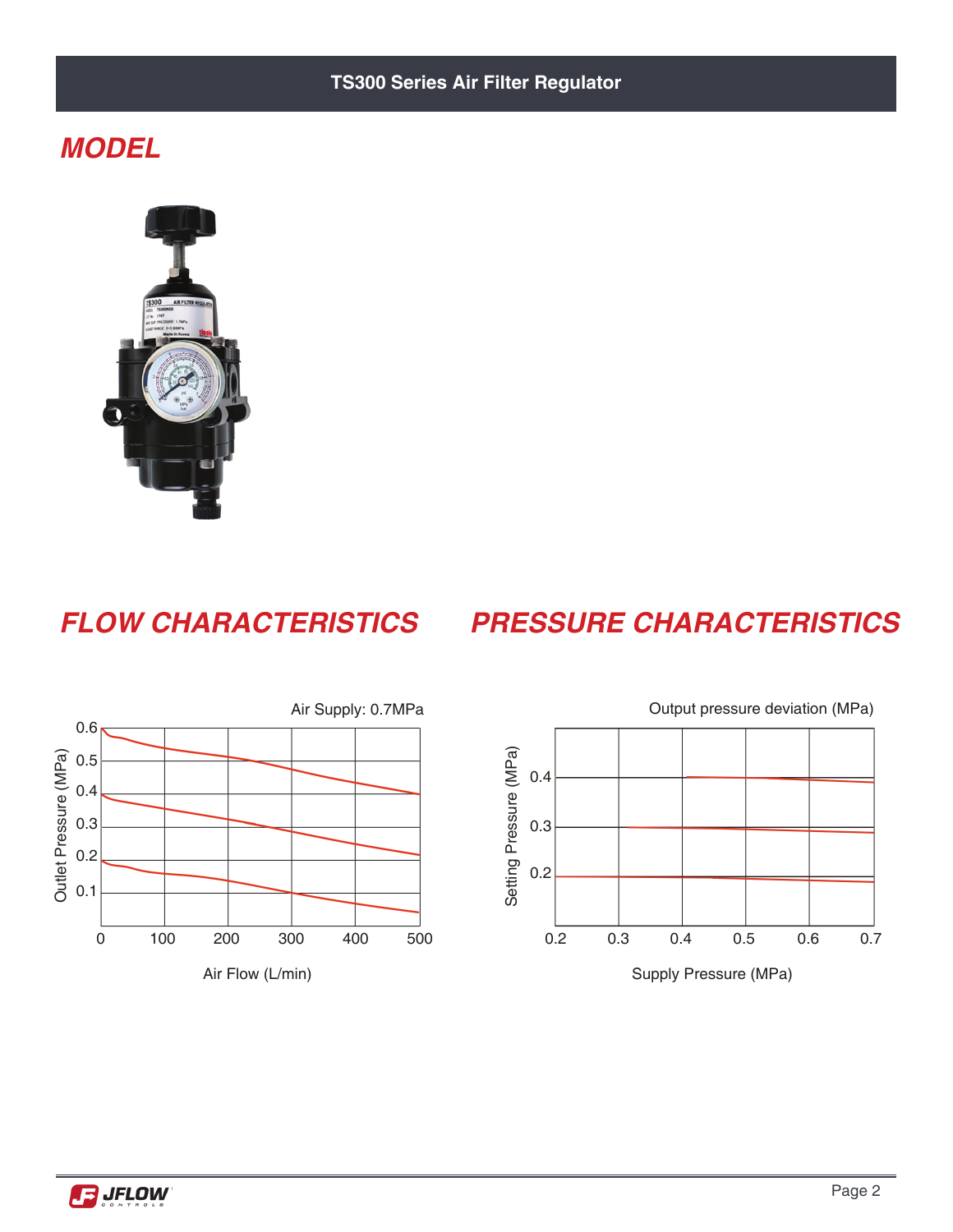### *SPECIFICATIONS*

|                       | <b>TS300</b>      |  |  |
|-----------------------|-------------------|--|--|
| Max supply pressure   | 1.7MPa            |  |  |
| Max output pressure   | 0.84MPa           |  |  |
| Air connection        | NPT1/4, PT1/4     |  |  |
| Gauge connection      | NPT1/4, PT1/4     |  |  |
| Operating temperature | $-4$ °F ~ 158°F   |  |  |
| Filtering capacity    | 5 micron          |  |  |
| Material              | Aluminum die cast |  |  |
| Weight                | $1.3$ lbs         |  |  |

# *MATERIALS OF CONSTRUCTION*



| No. | <b>Description</b> | <b>Material</b>  |  |
|-----|--------------------|------------------|--|
| 1   | Adjust handle      | Nylon/STS        |  |
| 2   | Nut                | <b>STS</b>       |  |
| 3   | Spring cover       | ALDC12           |  |
| 4   | Adjust spring      | HSW <sub>3</sub> |  |
| 5   | Diaphragm assembly | STS/NBR          |  |
| 6   | Body               | ALDC1            |  |
| 7   | <b>Stem</b>        | C3604BD/NBR      |  |
| 8   | Filter             | Poly Ethylene    |  |
| 9   | Filter cover       | ALDC12           |  |
| 10  | Drain              | Nylon/STS        |  |